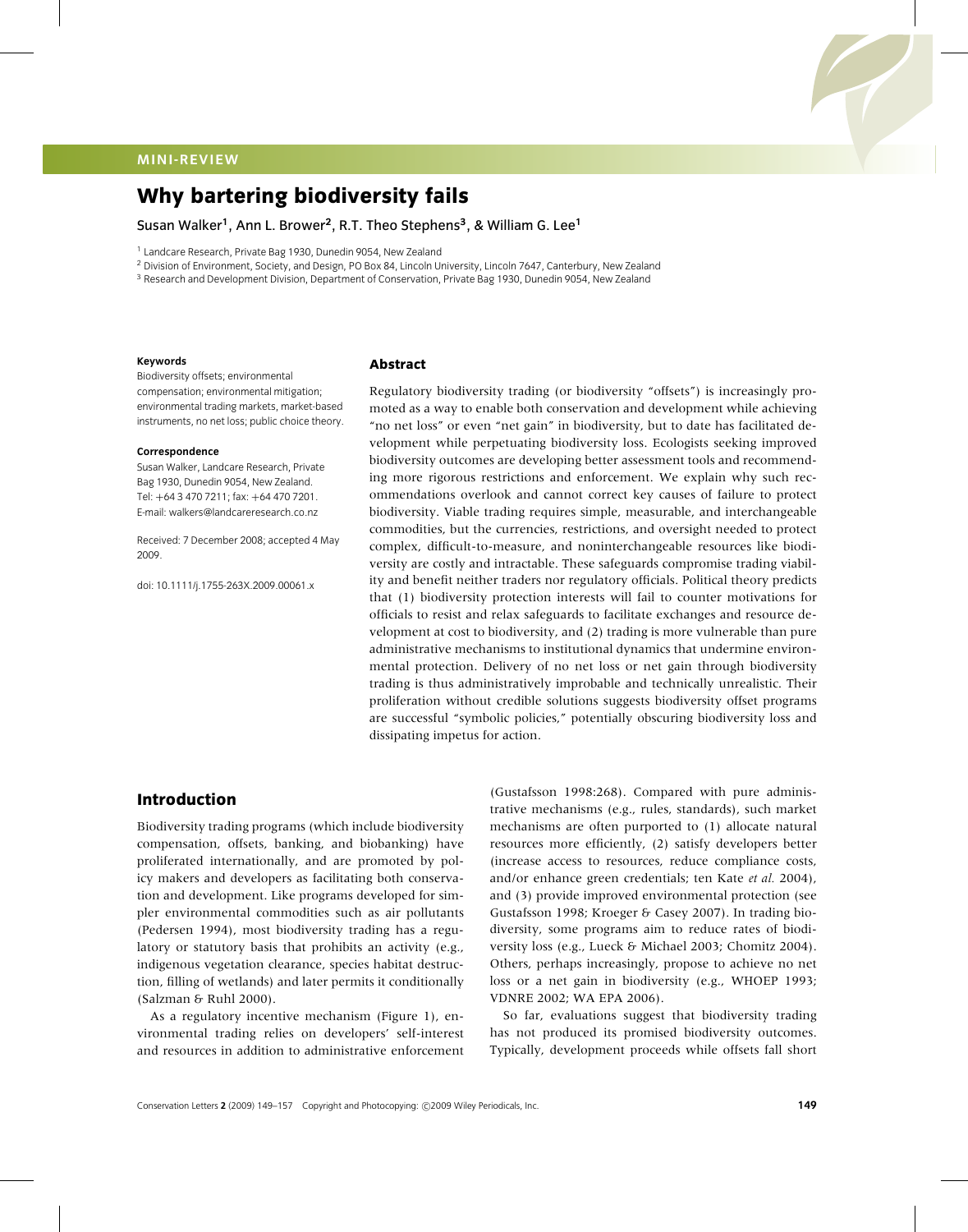

**Figure 1** A taxonomy of environmental policy instruments (after Gustafsson 1998).

of goals or are never implemented (for some primary sources see Race 1985; Gardner 1996; Race & Fonseca 1996; NRC 2001; Brown & Veneman 2001; Quigley & Harper 2005a, b; Mack & Micacchion 2006; Gibbons & Lindenmayer 2007; Matthews & Endress 2008; Appendix S1). Such evaluations usually blame failure on inadequate assessment currencies, disregard for exchange restrictions, and poor enforcement. Their authors regularly recommend better currencies, more or different restrictions on exchanges, and better audit and compliance procedures.

We posit that weak technical design and lax enforcement are predictable features of regulatory biodiversity trading, and that sound and well-intentioned ecological advice is unlikely to correct this. We use three insights of Salzman & Ruhl (2000), who (1) provided a threepart analytical framework—currency, exchange restrictions, and review—to predict whether a trading program is likely to protect the environmental goods concerned; (2) recognized that simplicity, measurability, and interchangeability (also called *fungibility* or *substitutability*) determine whether environmental goods can be traded and protected simultaneously; and (3) predicted that in trading a complex, noninterchangeable and poorly measurable resource such as biodiversity, ecological realities, and political factors would combine to ensure inadequate currency, exchange restrictions, and review, to the detriment of that resource.

Our review examines ecological and political science theories that suggest protecting biodiversity in trading is neither technically realistic nor administratively probable. We first consider ecological aspects of recent biodiversity trading practice, using Salzman & Ruhl's framework. We assess the adequacy of currencies, exchange restrictions, and oversight to protect biodiversity, and identify issues ecologists have yet to consider. Next, we use public choice theory to extend Salzman & Ruhl's insights into problems of biodiversity trading administration. While biodiversity trading programs proliferate and advance optimistic promises to protect biodiversity,

core impediments to improved biodiversity outcomes remain largely unrecognized and unaddressed. We consider whether this trend is explained by the effectiveness of "symbolic policies," (Edelman 1964), and suggest both ecological and political science are relevant for the assessment of biodiversity trading programs and potential alternative policy tools.

# **Inadequate biodiversity currencies**

The test of a currency's adequacy is "... can [it] capture the significant values exchanged or do some important features remain external to the trades?" (Salzman & Ruhl 2000:614, Table 1). Simple environmental goods are easiest to commodify in currency: for example, a kilogram of sulfur dioxide provides a simple, relatively measurable, and adequate exchange currency for a unit of air pollution. But for biodiversity, there is no simple currency that adequately "... capture[s] what we care about" (Salzman & Ruhl 2000:623) (see also Robertson 2000). Biodiversity—the variety of living organisms—is hierarchical, with levels of organization from genes to ecosystems, an extraordinary number of elements at each level that vary in time and space, and diverse interactions within and between levels (e.g., Gaston 2000). Such complexity makes it exceptionally difficult to measure biodiversity, and to estimate an element's contribution to the whole.

Furthermore, if "what we care about" is persistence of the full variety of life, contributions of different biodiversity elements are noninterchangeable. This noninterchangeability can be conceived of in three different dimensions (Salzman & Ruhl 2000): *type* (e.g., endangered frog habitat is neither equivalent to nor exchangeable for endangered tree habitat; captive-bred subpopulations do not replicate a diverse population gene pool); *space* (e.g., isolated and contiguous habitat patches are not equivalent); and *time* (e.g., genetic bottlenecks alter population characteristics irreversibly; early and late seral stages of an ecosystem type support different species suites).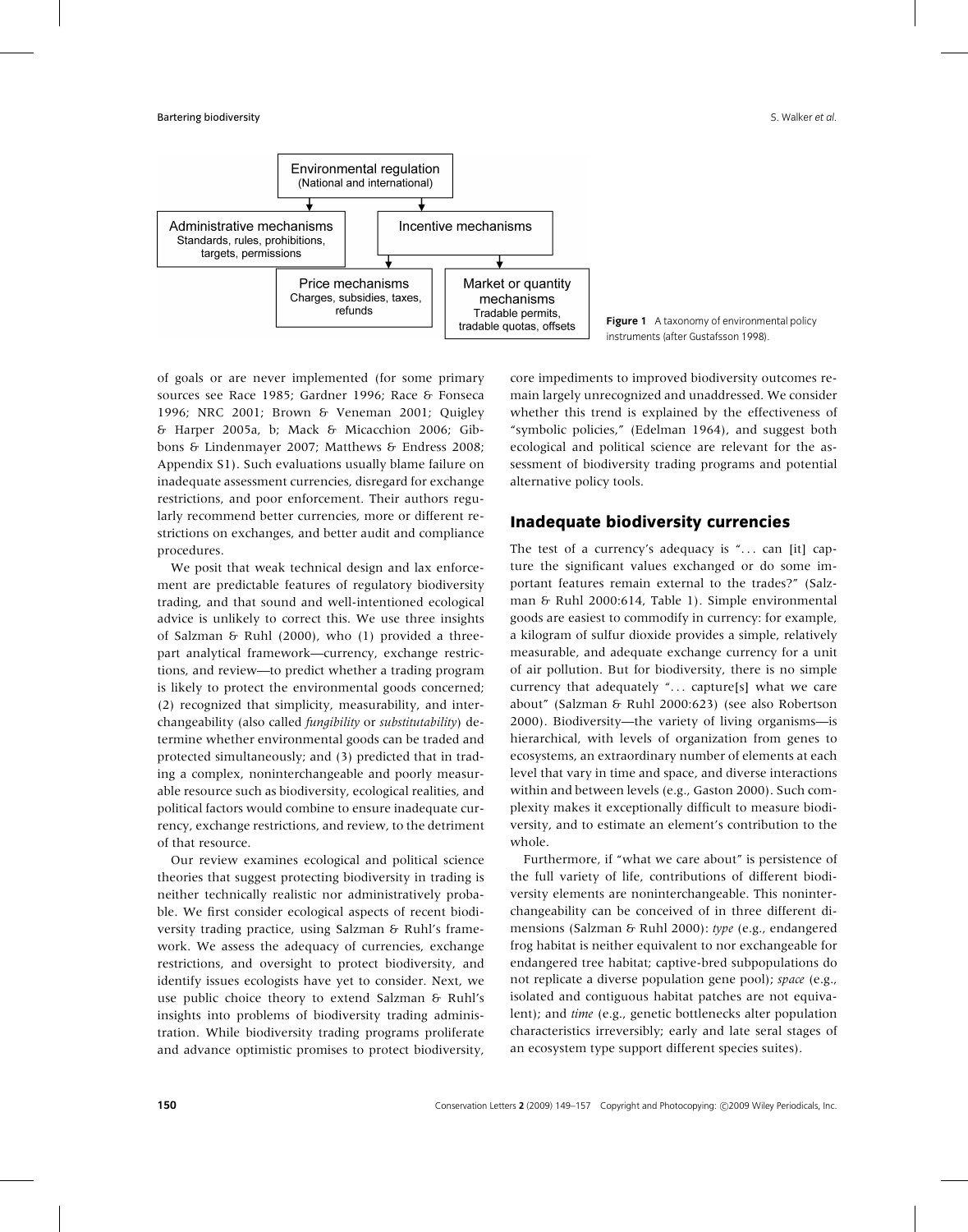|  | Table 1 Assessment framework adapted from Salzman & Ruhl (2000) for biodiversity trading, and examples of pertinent questions |  |  |  |  |  |  |
|--|-------------------------------------------------------------------------------------------------------------------------------|--|--|--|--|--|--|
|--|-------------------------------------------------------------------------------------------------------------------------------|--|--|--|--|--|--|

| Component 1. Currency adequacy |  |  |
|--------------------------------|--|--|
|--------------------------------|--|--|

*"Does the chosen metric fully capture the valued characteristics of the biodiversity exchanged, or do some important features remain external to the trades?" or, "Does the currency 'capture what we care about'?"*

Component 2. Exchange adequacy

*"Are market rules (exchange restrictions) adequate to ensure trades do not enable biodiversity loss?"*

| a. Type restrictions                                         | b. Space restrictions                                                                                                                                                                                                          | c. Time restrictions                                                                |
|--------------------------------------------------------------|--------------------------------------------------------------------------------------------------------------------------------------------------------------------------------------------------------------------------------|-------------------------------------------------------------------------------------|
| "Are like communities, species<br>or processes replaced with | "Is the offset situated so ecological interactions and<br>processes are maintained?"                                                                                                                                           | "Will there be a temporal gap? And will it compromise<br>biodiversity persistence?" |
| like?" and if not                                            | "Are existing biological communities and ecosystems                                                                                                                                                                            | "What is the risk and cost of offset failure and permanent                          |
| "Is this a trade-up (and what IS<br>a trade-up)?"            | displaced by the location of the offset?"                                                                                                                                                                                      | loss, and who bears that risk?"                                                     |
| for their development)?"                                     | "Are biodiversity platforms in place and is biodiversity information sufficient to inform exchange restrictions (and if not, who should pay                                                                                    |                                                                                     |
|                                                              | "What is the logic behind offset ratios? Do ratios ensure replacement of like ecosystems with like, restoration of spatially dependent processes,<br>and/or that risks and costs of biodiversity loss are fairly apportioned?" |                                                                                     |
|                                                              | "What will be the cumulative effects on biodiversity of multiple exchanges and/or offset program(s)?"                                                                                                                          |                                                                                     |
| Component 3. Review adequacy                                 |                                                                                                                                                                                                                                |                                                                                     |
| "Do review provisions:                                       |                                                                                                                                                                                                                                |                                                                                     |
| a) Ensure robust valuation of the goods exchanged?           |                                                                                                                                                                                                                                |                                                                                     |
|                                                              | b) Ensure fair apportioning of costs and risks (given who stands to gain from the exchange)?                                                                                                                                   |                                                                                     |
|                                                              |                                                                                                                                                                                                                                |                                                                                     |

*c) Effectively counteract agencies' and trading parties' incentives to transact trades that compromise biodiversity?"*

Incomplete measurement, imprecise valuation, and noninterchangeability mean biodiversity exchange is strictly not commodity trading, but barter: "individuals haggling over goods and services with unique attributes" (Salzman & Ruhl 2000:614). But unlike barter in private goods, exchanges in environmental goods affect interests beyond direct participants; trading can erode the public's interest in public resources (Gustafsson 1998; Salzman & Ruhl 2000; Kroeger & Casey 2007). Unavoidably, simple biodiversity currencies are inadequate; they facilitate nominal biodiversity accounting, but omit, obscure, or conceal biodiversity features and noninterchangeabilities (Robertson 2000; Salzman & Ruhl 2000; e.g., see Stein *et al*. 2000; McCarthy *et al*. 2004; Fox & Nino-Murcia 2005). And in any exchange, a characteristic not counted is protected only by chance, which facilitates its loss. Simple currencies simultaneously enable poor accountability for biodiversity outcomes and provide opportunity for damage to biodiversity, bringing a need for restrictions on exchanges if public interests are to be protected (Salzman & Ruhl 2000).

# **Exchange restrictions to compensate for currency inadequacy**

The literature describes many restrictions on biodiversity exchange intended to compensate for currency inadequacies in the three noninterchangeability dimensions.

In each case, a test of adequacy asks: "is this restriction adequate to ensure against biodiversity loss?" (Table 1).

(1) *Type*. Exchanges of dissimilar biodiversity risk loss of biodiversity components and functions (Salzman & Ruhl 2000; ten Kate *et al*. 2004). To counter this problem, some trading programs propose no-go areas to prohibit trading of critical assets (e.g., WA EPA 2006) but permit exchanges of noncritical biodiversity. Others limit exchanges to the same species, communities, or ecosystem type (e.g., VDNRE 2002; Brownlie *et al*. 2007), relying on simplified biodiversity classification tools. Some suggest out-of-kind exchanges ("like for like or better" or "trading up"; ten Kate *et al*. 2004:61; WA EPA 2006:10; Brownlie *et al*. 2007:6) might offer greater value if affected biodiversity is secure and more imperilled biodiversity is protected, although credible guidelines based on measures of complementarity (Justus & Sarkar 2002) have been slow to emerge.

(2) *Space*. The location of individuals, populations, and communities profoundly influences ecological interactions and biodiversity persistence (Hanski 1998); and ecosystems in different locations serve dissimilar functions (e.g., Mitsch 1998). To maintain biodiversity, exchanges must replace ecological interactions and functions lost in development, and restoration projects must not displace other natural ecosystems. Yet quantifying spatial dependency is data demanding, even for single species (e.g., Ovaskainen & Hanski 2004), and adverse effects of spatial displacement are poorly recognized and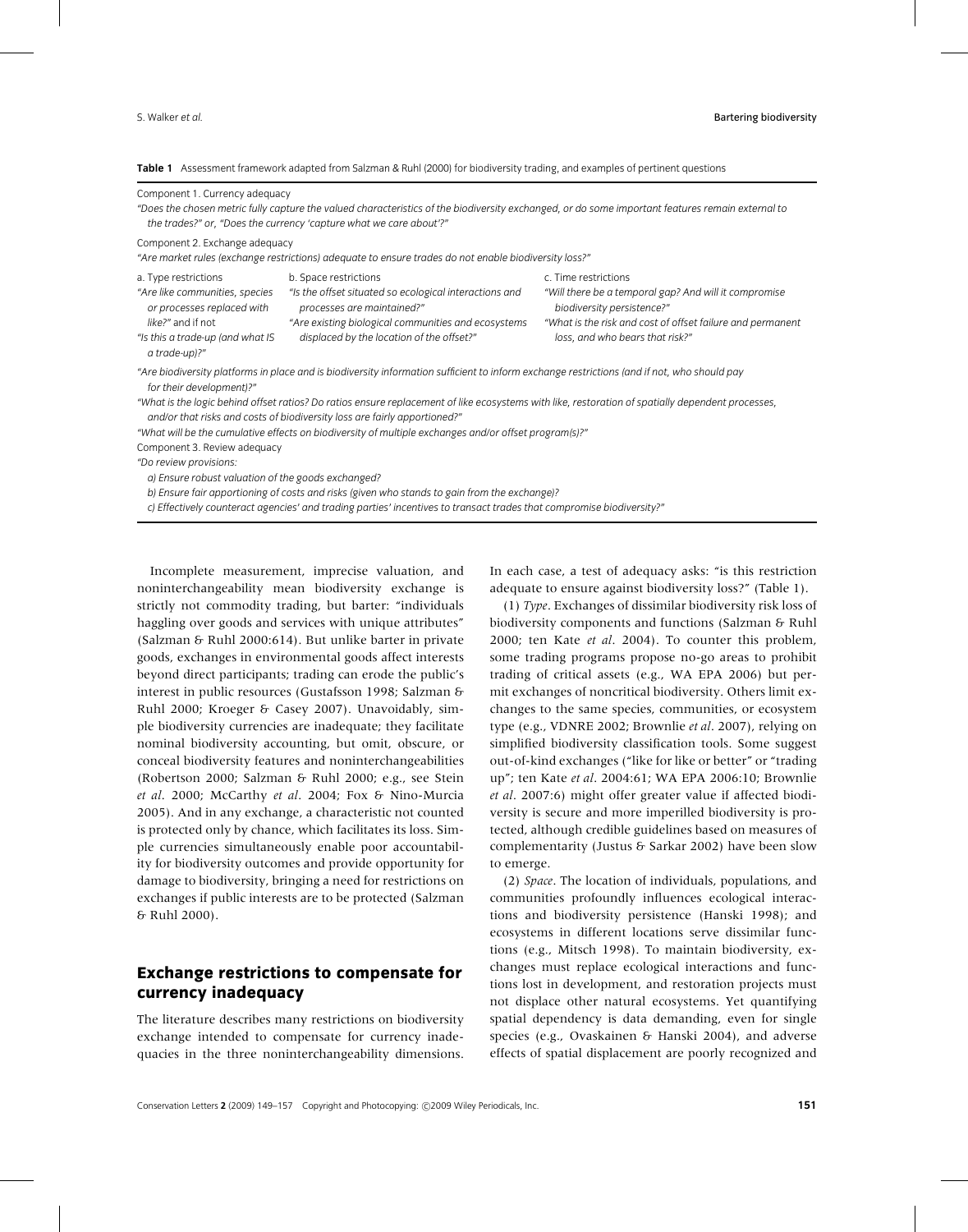#### **Bartering biodiversity** S. Walker *et al.* S. Walker *et al.* S. Walker *et al.* S. Walker *et al.* S. Walker *et al.*

rarely remedied in biodiversity trading. Some programs use a rule-of-thumb preference for nearby replacements over distant ones (ten Kate *et al*. 2004). Others restrict trades to within geographic zones (e.g., wetland service areas; Salzman & Ruhl 2000), or concentrate replacements in aggregated sites, intending to overcome fragmentation (e.g., Fox & Nino-Murcia 2005). Still others apparently ignore the problem (see Burgin 2008).

(3) *Time*. Development is usually permanent, life cycles of companies are finite, and ecosystem reconstruction seldom, if ever, succeeds in structure, composition, or function (e.g., Zedler & Callaway 1999; Hilderbrand *et al*. 2005; Quigley & Harper 2005a, b; Morris *et al*. 2006; Gibbons & Lindenmayer 2007; Matthews & Endress 2008). Even temporary losses may permanently damage populations and engender or aggravate cumulative effects. To provide certainty that development will not cause biodiversity loss, new, equivalent habitat must be created before existing habitat is destroyed or modified (Veltman 1995; Crooks & Ledoux 2002). This would restrict exchanges to a few, simple, predictable, quickly maturing ecosystem types (Morris *et al*. 2006). In biodiversity trading practice, time noninterchangeability is dealt with in three ways. First, *permanent drawdown* trading overlooks it, and exchanges destruction of existing ecosystems or species habitats for improved protection of other, existing ecosystems or habitats (as in USA's conservation banking) (Fox & Nino-Murcia 2005; Carroll *et al*. 2008) and Brazil's forest set-aside trading (Chomitz 2004)). Second, *interim drawdown* programs permit ecosystem or species habitat destruction before reconstruction (e.g., Australian states; VDNRE 2002; Gibbons & Lindenmayer 2007). Such programs generate immediate ecosystem or habitat loss, interrupt ecological processes (see Fig. 4 of Gibbons & Lindenmayer 2007:30), and risk permanent loss through restoration failure (Moilanen *et al*. 2008). Third, *true banking* programs nominally address time noninterchangeability by requiring biodiversity replacement before development occurs. This eliminates interim biodiversity loss and risk of restoration failure (though such requirements appear to be seldom enforced; see Salzman & Ruhl 2000; Mack & Micacchion 2006).

# **Further ecological problems**

The above scan reveals persistent deficiencies in information and practice that facilitate net biodiversity loss through nonequivalent exchanges. Further problems span all three noninterchangeability dimensions. For example, the biodiversity data needed to inform exchange restrictions usually exceed those that governments, developers, or habitat bankers have been willing to fund.

Less comprehensive data bring greater uncertainty about biodiversity characteristics and hence increase potential for biodiversity loss. Also, researchers developing exchange restrictions at project scales often overlook cumulative (often nonlinear, synergistic, and indirect) negative effects of multiple nonequivalent exchanges in type, space, or time (Bedford & Preston 1988; Quigley & Harper 2005a; Mack & Micacchion 2006; but see Brownlie *et al*. 2007; Vesk *et al.* 2008). Another problem concerns ratios (or multipliers) applied to compensate for noninterchangeability in type, space, or time. Some have a statistical or ecological basis. For example, high offset ratios are needed to avoid risk of unfavorable biodiversity outcomes when restoration effectiveness is uncertain, failure is correlated among sites, or restoration is delayed (Moilanen *et al*. 2008). Brownlie *et al*. (2007) recommend multipliers to protect specified minimum areas, addressing the question "what ratio will achieve the biodiversity outcome sought?". Elsewhere, the basis for multipliers seems unsound: providing several times something different cannot replace a lost species or unique ecosystem; restoring something to higher abundance later may not compensate for consequences of a loss now. Similarly, financial insurance can neither restore the unrestorable nor remedy permanent loss.

# **Oversight of biodiversity barter**

The currency and exchange inadequacies that beset biodiversity barter place a heavy burden on precautionary oversight (a review mechanism) to control exchanges sufficiently to protect biodiversity. Salzman & Ruhl (2000) suggest adequate oversight should ensure meaningful valuation of the public goods exchanged and fair apportioning of costs and risks, and counteract the agencies' and trading parties' incentives to transact bad deals (Table 1). Time and again, researchers report procedural and enforcement failures in biodiversity trading programs, and urge improvement, through more or better frameworks, resourcing, or insurance (e.g., Gibbons & Lindenmayer 2007; Matthews & Endress 2008; Norton 2008). But these suggestions do not address the political and administrative causes of inadequate review.

### **Administrative problems**

Salzman & Ruhl (2000) observed an administrative playing field of biodiversity barter tilted toward development. We propose that classic theories of politics predict this tilt, and that biodiversity's poor measurability and noninterchangeability exacerbate it. Together, political, and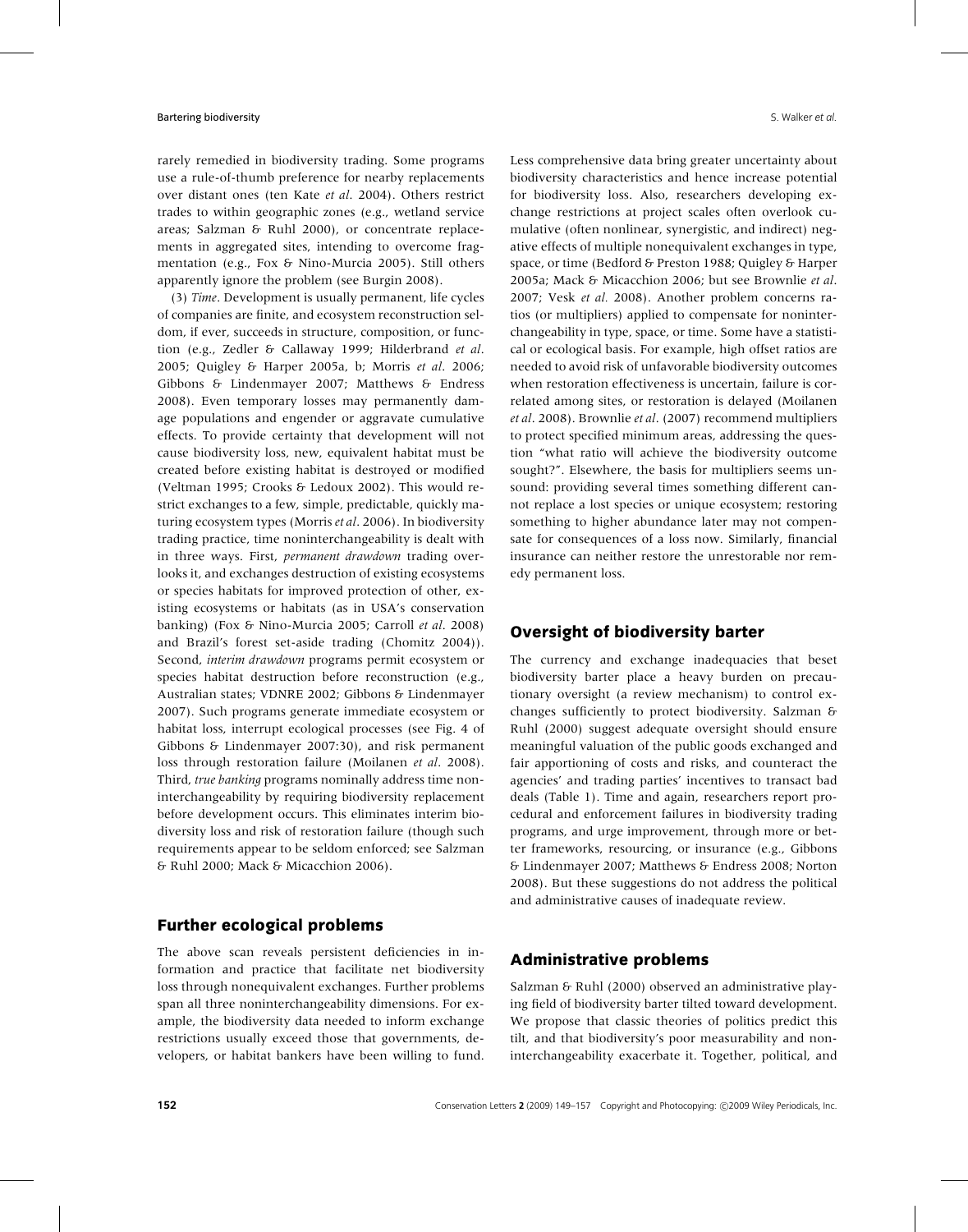ecological factors create two fundamental problems for public administration of biodiversity barter:

(1) *Thin markets*. For a viable trading program to operate in practice, currencies must be simple, review cannot be onerous, and restrictions must be straightforward and few (Pedersen 1994; Salzman & Ruhl 2000). But to protect biodiversity, high-quality data must inform precautionary exchange restrictions. Such restrictions create transaction costs and allow few exchanges, constraining an otherwise well-supplied trading market (Salzman & Ruhl 2000; see e.g., Chomitz 2004).

(2) *Inequality, divergence*, *and coincidence of interests*. Precautionary exchange is also unlikely because of the unequal power and different goals of participants. This is foreseen by the public choice theory of politics, which predicts that rational actors act in their own self-interest, and that some actors are more powerful than others (e.g., see McCubbins *et al*. 1987; Eskridge 1988). Specifically, the motivated few will be more powerful than the disorganized many (Olson 1965); so public choice theory predicts private interests—such as developers—will often defeat public interests—such as biodiversity protection and reap most policy benefits. As Eskridge (1988:294) observed, "[t]he legislative market is one that works badly. The public goods that government ought to be providing ... are seldom passed by the legislature, because demand for them is usually not strong and legislators gain too little from sponsoring them ... Conversely, rent-seeking statutes – primarily, concentrated benefit, distributed cost measures – seem inevitable."

Three interests compete in biodiversity barter:

(a) *Traders* (developers and restoration/offset providers) have a financial, or vested, interest in obtaining permits to conduct business. Such traders in environmental goods need not be conscious of the quality of environmental outcomes if a permit is forthcoming (Gustafsson 1998; Floumoy 2000; Salzman & Ruhl 2000; Kroeger & Casey 2007). This encourages developers seeking permits to underestimate (perhaps unintentionally) environmental impacts, and restoration providers to exaggerate (maybe unwittingly) the value of biodiversity goods offered in exchange. Neither trader profits from investment in data to support independent assessment, robust exchange restrictions, and meaningful review. Instead, they benefit from simple currencies that are inexpensive to measure, plentiful trading options with few exchange restrictions, and limited review to minimize risk that a permit will be overturned.

- (b) *Biodiversity protection interests* usually have no vested interest in biodiversity barter. They benefit from exchanges that are fully measured, exchange restrictions that are robust and upheld, and review mechanisms that are meaningful and effective in protecting biodiversity.
- (c) *Regulatory officials* are those appointed to enforce trading conditions, and are both referee and representative of the public's interest in biodiversity. Because traders have little incentive to control quality, officials shoulder the full burden of enforcement. But officials are not disinterested "billiard balls," faithfully implementing democratically determined rules (Wilson 1989:88). Without inferring corruption or malfeasance, public choice theory predicts that officials often have motivations that are different from their statutory mandates, and that, given freedom to choose, officials will often pursue their own self interest (e.g., Niskanen 1971; McCubbins *et al*. 1987; O'Toole 1988). In environmental regulation, incentives on officials often coincide more strongly with development than environmental interests: Winter (1985) even suggests that governments rarely fund full enforcement, and sometimes directly discourage officials from frustrating powerful vested interests. Therefore, officials can and sometimes do reduce their financial or political costs by offering development interests more palatable and less environmentally demanding options (Winter 1985; Salzman & Ruhl 2000:648–665; Brower 2008:20–22; 84– 108). Simple inexpensive biodiversity currencies, weak or ambiguous exchange restrictions, and limited review benefit both officials and traders because they are cheap and offer flexibility, or utility (see Pedersen 1994; Parkes *et al*. 2004). Coincidentally, they also facilitate development at the expense of biodiversity.

The playing field on which these interests compete is far from level; the "default setting" (Brower 2008:14) predicted by Olson (1965) is that development will defeat biodiversity. To address biodiversity decline, policy instruments must level this playing field. But theory predicts biodiversity barter will reinforce, rather than correct, this default setting.

First, mandates to barter biodiversity weaken existing statutory constraints on biodiversity harm by allowing officials discretion to circumvent them; for example, the Habitat Conservation Plan provision of the USA's Endangered Species Act erodes its absolute prohibition on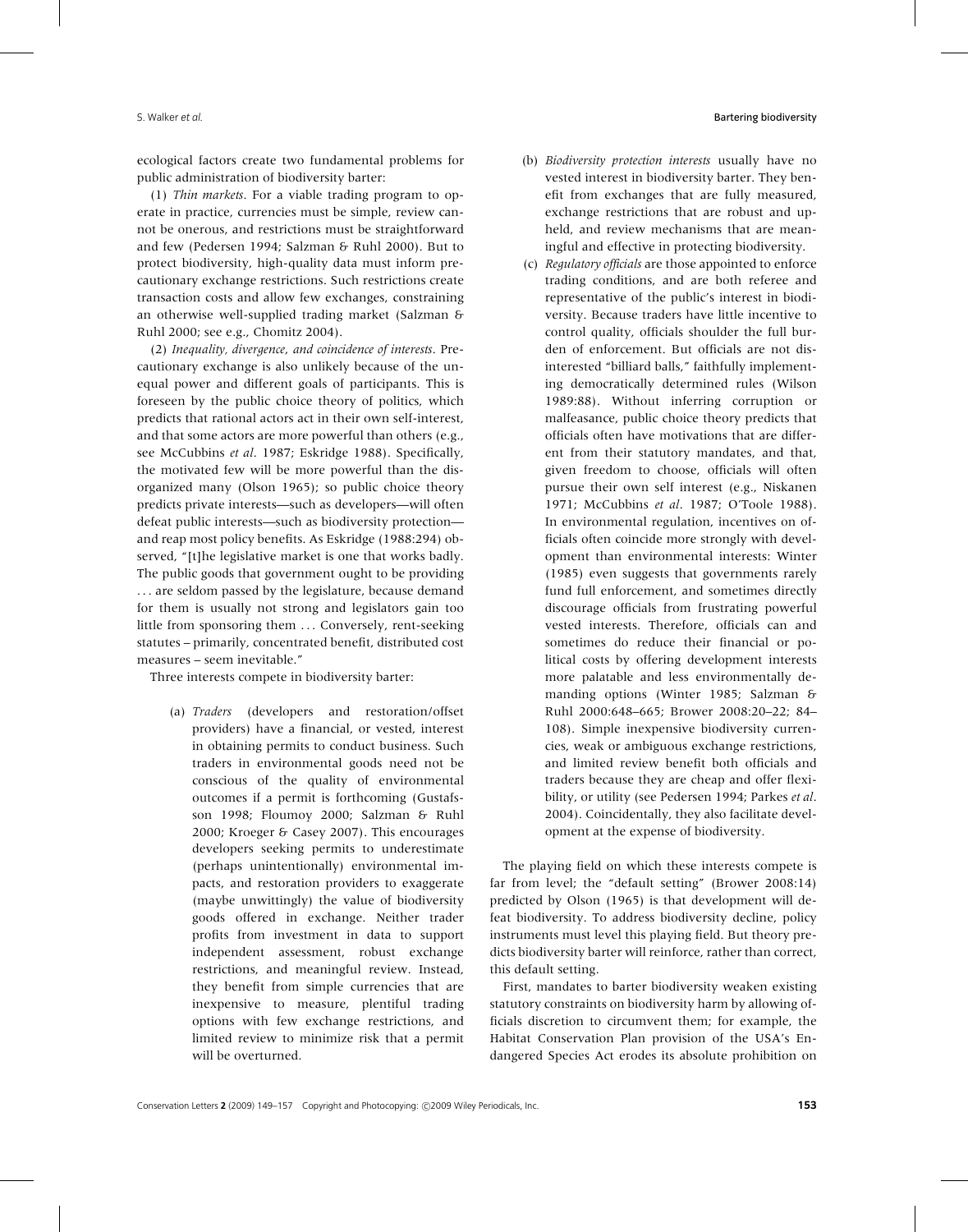species take (Ruhl 1999). Even in situations of routine noncompliance, legitimizing barter may produce worse environmental outcomes than policy regimes in which officials barter with developers "outside the shadow of the law" (Ellickson 1991:52), but the existence of a clear statute constrains their bartering leeway (see Winter 1985:240). More generally, in giving officials discretion to work toward unspecified outcomes, barter increases opportunity for officials already motivated to "skip rather lightly past avoidance and minimization and proceed instead directly to compensation" (Bean & Dwyer 2000:10537), while reducing public power to specify rules and goals through democratic processes (see Salzman & Ruhl 2000:683).

Second, the case-by-case decision making inherent in biodiversity barter reinforces dominance of vested development interests by constraining the effectiveness of biodiversity protection interests. Case-by-case decision making keeps biodiversity loss off the national radar and limits its importance, hence weakening the environmental voice (see Schattschneider 1960; Pralle 2006). It is more costly and less feasible for environmental interests to marshal the resources to challenge proposals caseby-case than through high-level orchestrated campaigns (Brower 2008:57).

Third, problematic measurement and case-by-case barter each render biodiversity trading especially vulnerable to *information asymmetry*—the situation in which insiders (traders and officials) know more than outsiders (biodiversity protection interests and the public), who are unable to measure the quality of biodiversity deals. Information asymmetry creates slack, or "a zone of freedom of action for regulators...in which they can operate with lessened fear of punishment by the polity for decisions that deviate from those the polity would adopt on its own" (Levine 1998:269). When officials' and developers' interests coincide in negotiating permits, a pattern of informal and less-than-transparent deals can result (Winter 1985; Freeman 2000; Brower 2008) with norms of behavior and standards of fairness that benefit insiders, but deviate from statutes and ideas of fairness held to protect outsiders—the public (Ellickson 1991). Thus, information asymmetry will systematically favor development over protection.

### **No net loss as symbolic policy**

Absence of opportunity for public input in case-by-case decisions often renders ecological scientists the most vocal critics of biodiversity trading. But scientists appear reluctant to abandon hope that biodiversity offsets might yet deliver no net loss (see Gibbons & Lindenmayer 2007;

Burgin 2008; Norton 2008). We see compelling reasons for skepticism.

Some ecologists insist biodiversity barter could achieve no net loss—if only there were better currencies, informed exchange restrictions, and attention to review (e.g., ten Kate *et al*. 2004; Gibbons & Lindenmayer 2007). They assume that if improved information and measures were available, and rules were clear and transparently defensible on ecological grounds, officials would use and implement them. Empirical evidence shows that officials have repeatedly failed to do so (e.g., Salzman & Ruhl 2000; Fox & Nino-Murcia 2005; Burgin 2008); and public choice theory predicts this failure. Others might see opportunities to leverage funds for improved biodiversity data and measurement; developers, agencies, and governments are likely to resist this. Those recognizing the primacy of administrative problems posit carefully designed review might counter motivations of traders and officials (Salzman & Ruhl 2000:693). But this would constrain exchanges to the detriment of developers and officials, and no such review institution has emerged. In the absence of credible solutions to these problems, biodiversity trading is likely to continue to facilitate development at the expense of biodiversity.

In addition, biodiversity exchange has potential to postpone social and legislative changes needed to address the basic problem of biodiversity loss (see Pedersen 1994; Gustafsson 1998:271). We see two reasons. First, bartering focuses parties' attention on immediate steps, rather than stimulating them to proceed "according to some larger progressive principle" (Winter 1985:246). This resembles displacement behavior in which "organizational means become transformed into ends-in-themselves and displace the principal goals of the organization" (Merton 1957). Conservation programs with a preference for near-term, achievable, procedural goals can deflect attention from long-term, more difficult goals for ecological outcomes (Brower *et al*. 2001).

Second, no net loss and net gain slogans themselves may be effective political diversions. We have argued that achieving no net biodiversity loss through barter is an illusion that crumbles under scrutiny from ecological and political science. But Edelman (1960, 1964) suggests that some policies are never intended by politicians to be more than hollow promises. Such symbolic policies promise much but guarantee little, and allow the motivated few to reap most of a policy's benefits while leaving the disorganized many unaware, or lulled into "political quiescence" (Edelman 1964). No environmentalist will disagree with the goal of no net biodiversity loss. In attaching the slogan "no net loss" to biodiversity barter, politicians can appear to take action while continuing to serve development interests, and ignoring or perhaps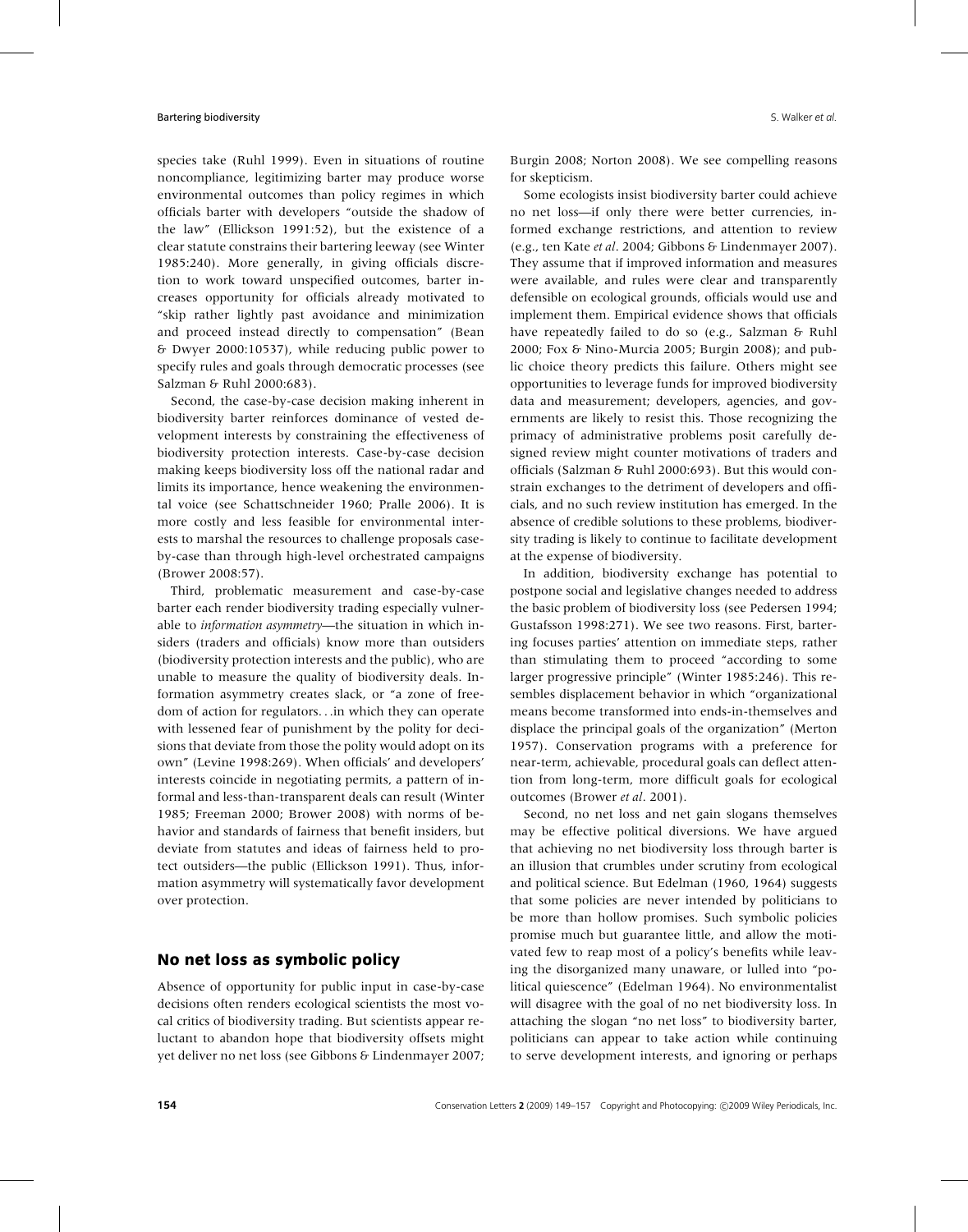exacerbating biodiversity loss. In engaging ecologists' collaboration in a symbolic but illusory goal, biodiversity barter may succeed by "keeping friends close and enemies closer" (Brower 2008:58) thus defusing potential opposition (Robertson 2000). Developers, politicians, and officials embrace biodiversity barter under "no net loss" or "net gain" flags (Robertson 2000; Salzman & Ruhl 2000; Burgin 2008) because it benefits them to do so. Support from ecological scientists, whether tacit or active, sustains and authenticates the illusion.

### **Conclusions**

Viable biodiversity barter and meaningful biodiversity protection seem mutually exclusive. We can achieve one or the other, but not both. Although compensation and no net loss are laudable ideals, ecological and political problems appear intractable, and mean that bartering is likely to accomplish more harm than good for biodiversity.

Ecological and political factors combine in bartering biodiversity to produce currencies, exchange restrictions, and oversight that are inadequate to protect biodiversity. Because biodiversity is complex and its elements noninterchangeable, there is no simple currency to measure fairness of exchange, and restrictive exchange rules and robust review institutions are needed to protect it. But a functioning exchange program requires simple currencies, few restrictions, and undemanding review. This gulf between market and ecological viability seems to render biodiversity trading doomed to fail—more specifically, to fail biodiversity. Indeed, the simplistic currencies, lax exchange restrictions and inadequate review that benefit both traders and officials are predicted by political theory and observed in practice. All come at a cost to biodiversity.

We further conclude that inequalities, divergence, and coincidence among interests in biodiversity barter mean that improved biodiversity measures and exchange restrictions recommended by ecologists will rarely be adopted. Few academics and practitioners have understood and tried to address these nonecological causes of failure (Salzman & Ruhl 2000:693).

The administrative playing field described in this article shapes the outcomes of not only biodiversity trading, but also all environmental policy. However, political theory predicts that biodiversity exchange policies because of biodiversity's complexity, poor measurability, and noninterchangeability—will be more vulnerable to the institutional failings that undermine environmental protection than simple (albeit imperfectly enforced) prohibitions. Public choice theory suggests officials and

traders have more incentive to facilitate barter than to ensure biodiversity protection. Thus, given the option of saying to developers "yes, with conditions" rather than "no," officials will prefer "yes, with conditions" particularly when compliance with conditions cannot be credibly measured and officials can avoid accountability for outcomes. Legitimized bartering can thus create a policy situation "obscure enough to please all parties ... and so ill-defined that failures ... will be difficult to detect and impossible to litigate" (Walker *et al.* 2008:226; see also Winter 1985).

Furthermore, recent proliferation of offset programs, with the promise of no net loss or net gain, is consistent with effective use of symbolic policy to "give the rhetoric to one side and the decision to the other" (Edelman 1960:703). Symbolic policy may cost conservation by obscuring biodiversity loss and dissipating impetus for social activism and forthright conservation planning.

In sum, while compensation and no net loss are worthy goals, and bartering biodiversity might appear more promising than simple and weakly enforced prohibitions, this article suggests policies that enable biodiversity trading may perversely yield worse biodiversity outcomes. All theoretical predictions point to further biodiversity loss paving the way for development in any biodiversity trading program, while a no net loss tag-line defuses potential opposition and impetus for change.

# **Acknowledgments**

The authors acknowledge funding from New Zealand's Ministry of Research, Science and Technology, Lincoln University, and in-kind support from the Department of Conservation. We thank C. Bezar for technical editing and four anonymous reviewers for comments that improved the manuscript. We drew on the ideas of many colleagues, especially J. Overton (Landcare Research), B. Napp (Department of Conservation), and S. Bekessey, B. Langford, A. Moilanen, H. Possingham, and R. Pressey (the Applied Environmental Decision Analysis hub).

#### **Supporting Information**

Additional Supporting Information may be found in the online version of this article:

**Appendix S1:** Major regulatory biodiversity trading programs and references given in the manuscript.

Please note: Wiley-Blackwell is not responsible for the content or functionality of any supporting materials supplied by the authors. Any queries (other than missing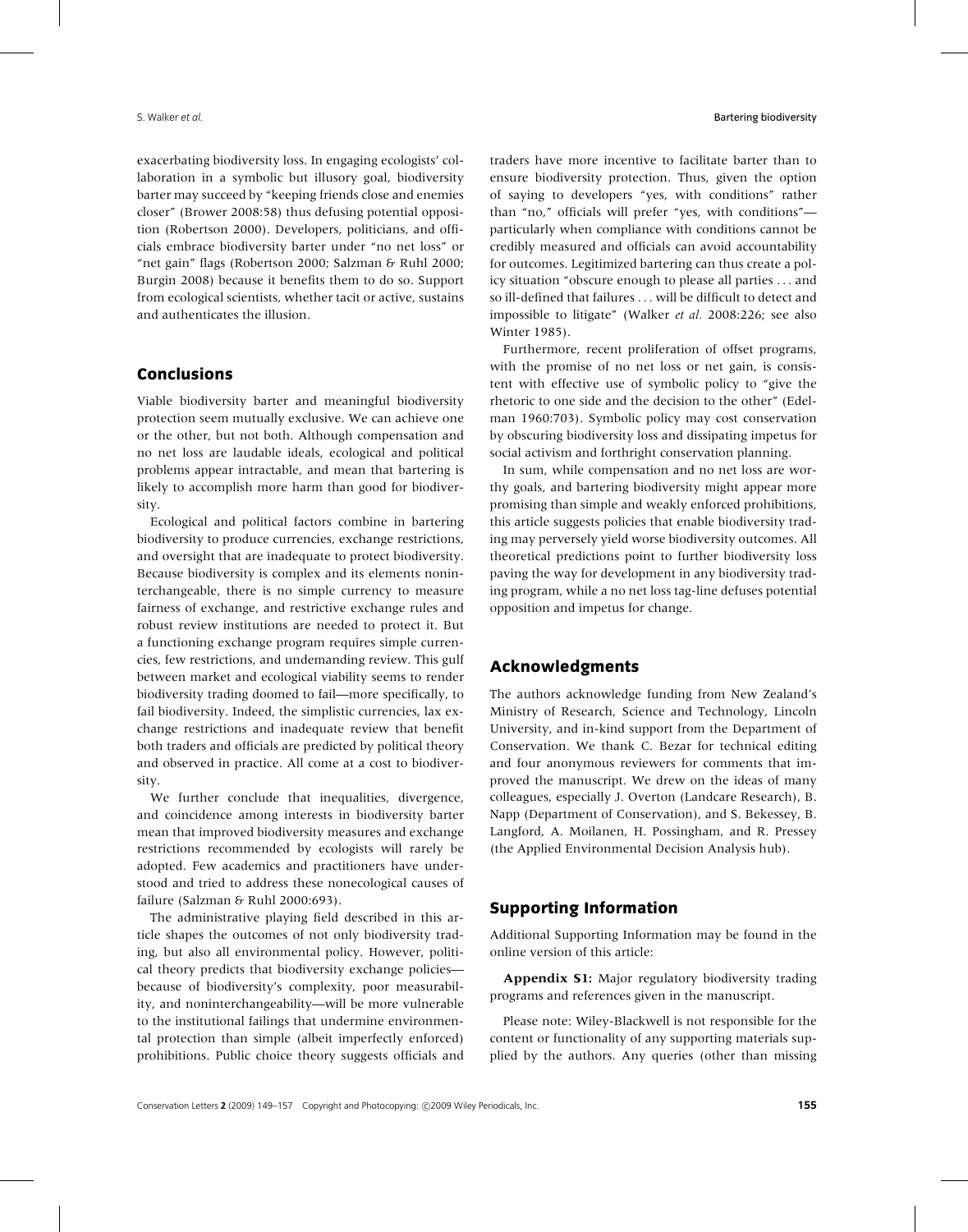material) should be directed to the corresponding author for the article.

#### **References**

- Bean, M.J., Dwyer L.E. (2000). Mitigation banking as an endangered species conservation tool. *Environ Law Reporter* **7**, 10537–10556.
- Bedford, B.L., Preston E.M. (1988) Developing the scientific basis for assessing cumulative effects of wetland loss and degradation on landscape functions: status, perspectives, and prospects. *Environ Manage* **12**, 751–771.
- Brower, A.L. (2008) *Who owns the high country?* Craig Potton Publishing, Nelson, New Zealand.
- Brower, A.L., Reedy C., Yelin-Kefer J. (2001) Consensus vs. conservation in the Upper Colorado River Recovery Implementation Program. *Conserv Biol* **15**, 1001–1007.
- Brown, S., Veneman L.M. (2001) Effectiveness of compensatory wetland mitigation in Massachusetts, USA. *Wetlands* **21**, 508–518.
- Brownlie, S., Botha M., Helme N., van Zyl H. (2007) *Provincial guidelines on biodiversity offsets*. Revised draft – March 2007 Edition 2. Republic of South Africa, Provincial Government of the Western Cape, Department of Environmental Affairs & Development Planning, Cape Town, South Africa.
- Burgin, S. (2008) Biobanking: an environmental scientist's view of the role of biodiversity banking offsets in conservation. *Biodivers Conserv* **17**, 807–816.
- Carroll, N., Fox J., Bayon R. (2008) (ed). *Conservation and biodiversity banking: a guide to setting up and running biodiversity credit systems*. Earthscan, London.
- Chomitz, K.M. (2004) Transferable development rights and forest protection: an exploratory analysis. *Int Reg Sci Rev* **27**, 348–73.
- Crooks, S., Ledoux, L. (2002) *Mitigation banking as a tool for strategic coastal zone management: a UK perspective*. Centre for Social and Economic Research on the Global Environment Working Paper GEC 99–02.
- Edelman, M. (1960) Symbols and political quiescence. *Am Pol Sci Rev* **54**, 695–704.
- Edelman, M. (1964) *The symbolic uses of politics*. University of Illinois Press, Urbana, IL.
- Ellickson, R.C. (1991) *Order without law: how neighbours settle disputes.* Harvard University Press, Cambridge, MA.
- Eskridge, W. (1988). Politics without romance: implications of public choice theory for statutory interpretation. *Virginia Law Rev* **74**, 275–338.
- Floumoy, A.C. (2000) Restoration Rx: an evaluation and prescription. *Arizona Law Rev* **7**, 187–213.
- Fox, J., Nino-Murcia, A. (2005) Status of species conservation banking in the United States. *Conserv Biol* **19**, 996–1007.
- Freeman, J. (2000) The contracting state. *Fl State Univ Law Rev* **28**, 155–214.
- Gardner, R.C. (1996) Banking on entrepreneurs. *Iowa Law Rev* **81**, 527–587.
- Gaston, K.J. (2000). Global patterns in biodiversity. *Nature* **405**, 220–227.
- Gibbons, P., Lindenmayer D.B. (2007) Offsets for land clearing: no net loss or the tail wagging the dog? *Ecol Manage Restor* **8**, 26–31.
- Gustafsson, B. (1998) Scope and limits of the market mechanism in environmental management. *Ecol Econ* **24**, 259–274.
- Hanski, I. (1998) Metapopulation dynamics. *Nature* **396**, 41–49.
- Hilderbrand, R.H., Watts A.C., Randle A.M. (2005) The myths of restoration ecology. *Ecol Soc* **10**, 19 [online].
- Justus, J., Sarkar S. (2002) The principle of complementarity in the design of reserve networks to conserve biodiversity: a preliminary history. *J Biosci* **27**, 421–435.
- Kroeger, T., Casey F. (2007) An assessment of market-based approaches to providing ecosystem services on agricultural lands. *Ecol Econ* **64**, 321–332.
- Levine, M.E. (1998) Regulatory capture. Pages 267–269 in *New Palgrave dictionary of economics and the law* (3d ed. 1999). Macmillan Reference, London, UK.
- Lueck, D., Michael J.A. (2003) Preemptive habitat destruction under the Endangered Species Act. *J Law Econ* **46**, 27–60.
- Mack, J.J., Micacchion M. (2006) An ecological assessment of Ohio mitigation banks: vegetation, amphibians, hydrology, and soils. *Ohio EPA Technical Report WET/2006–1*. Ohio Environmental Protection Agency, Division of Surface Water, Wetland Ecology Group, Columbus, OH.
- Matthews, J.W., Endress A.G. (2008) Performance criteria, compliance success, and vegetation development in compensatory mitigation wetlands. *Environ Manage* **41**, 130–141.
- McCarthy, M.A., Parris K.M., van der Ree R. *et al*. (2004) The habitat hectares approach to vegetation assessment: an evaluation and suggestions for improvement. *Ecol Manage Restor* **5**, 24–27.
- McCubbins, M., Noll R., Weingast B. (1987) Administrative procedures as instruments of political control. *J Law Econ Org* **3**, 243–277.
- Merton, R.K. (1957) *Social theory and social structure*. The Free Press, Glencoe, IL.
- Mitsch, W.J. (1998) The value of wetlands: the importance of landscape setting and scale. Pages 17–30 in T. Soderqvist, editor. *Wetlands: Landscape and institutional perspectives*, Proceedings of the 4th Workshop of the Global Wetlands Economics Network, Beijer Occasional Paper.
- Moilanen, A., van Teeffelen A., Ben-Haim Y., Ferrier S. (2008) How much compensation is enough? Explicit incorporation of uncertainty and time discounting when calculating offset ratios for impacted habitat. *Restor Ecol* **16**, in press. (http://www3.interscience.wiley.com/cgi-bin/ fulltext/120124288/PDFSTART)
- Morris, R.K.A., Alonso I., Jefferson R.G., Kirby, K.J. (2006) The creation of compensatory habitat-can it secure sustainable development? *J Nature Conserv* **14**, 106–16.